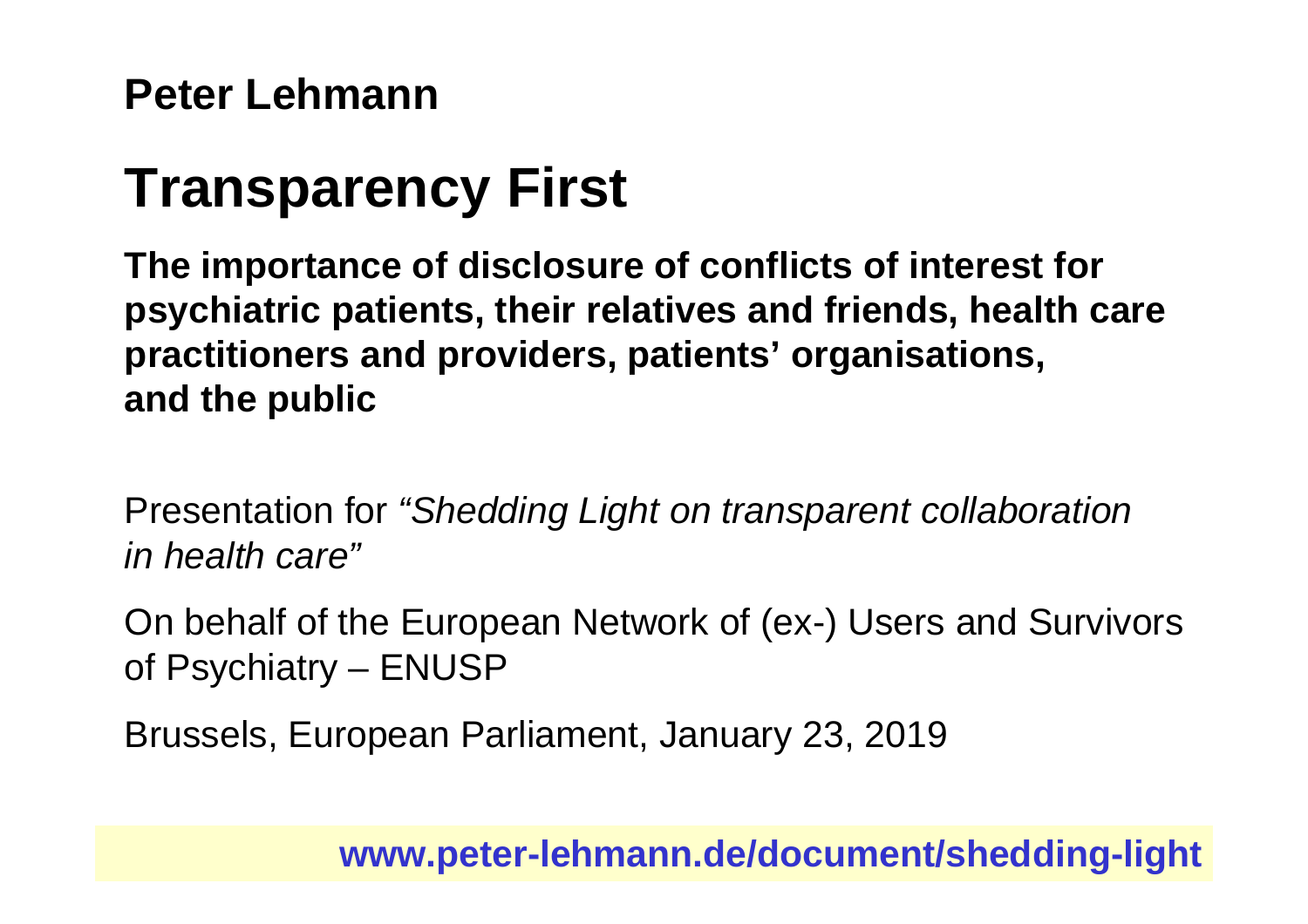"It has been known for several years that persons with serious mental illness die younger than the general population. However, recent evidence reveals that the rate of serious morbidity (illness) and mortality (death) in this population has accelerated. In fact, persons with serious mental illness (SMI) are now dying 25 years earlier than the general population."

Parks J. (October 2006). Foreword. In: J. Parks, D. Svendsen, P. Singer, & M.E. Foti (Eds.), *Morbidity and mortality in people with serious mental illness* (p. 4). Alexandria, VA: National Association of State Mental Health Program Directors (NASMHPD), Medical Directors Council www.nasmhpd.org/sites/default/files/Mortality%20and%20Morbidity%20Final%20Report%208.18.08.pdf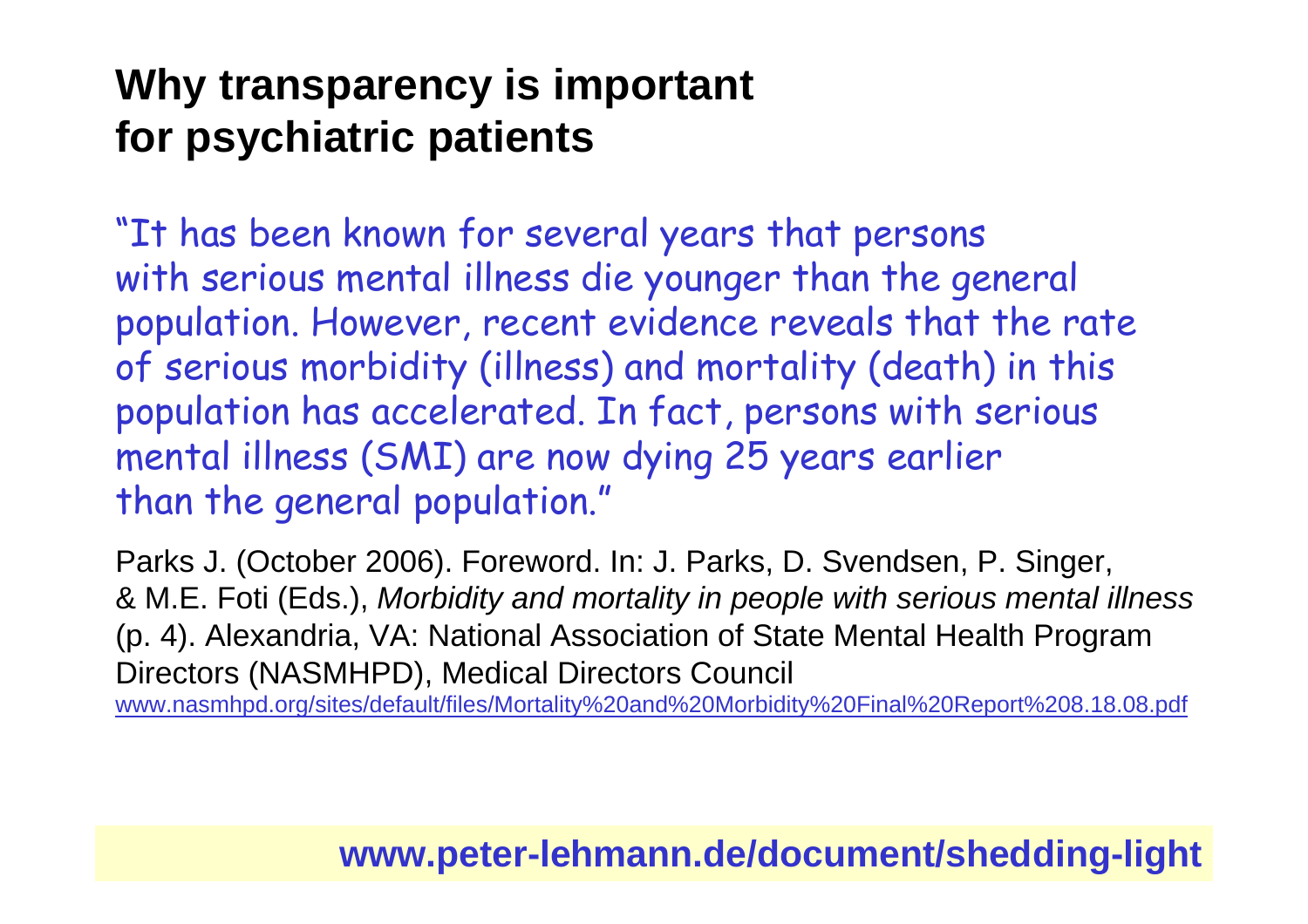"However, with time and experience the second generation antipsychotic medications have become more highly associated with weight gain, diabetes, dislipidemia (fat metabolism disorder), insulin resistance and the metabolic syndrome and the superiority of clinical response (except for clozapine) has been questioned. Other psychotropic medications that are associated with weight gain may also be of concern" (p. 6).

Parks J., Svendsen D., Singer P., & Foti M.E. (Eds.) (October 2006). *Morbidity and mortality in people with serious mental illness.* Alexandria, VA: National Association of State Mental Health Program Directors (NASMHPD), Medical Directors Council

www.nasmhpd.org/sites/default/files/Mortality%20and%20Morbidity%20Final%20Report%208.18.08.pdf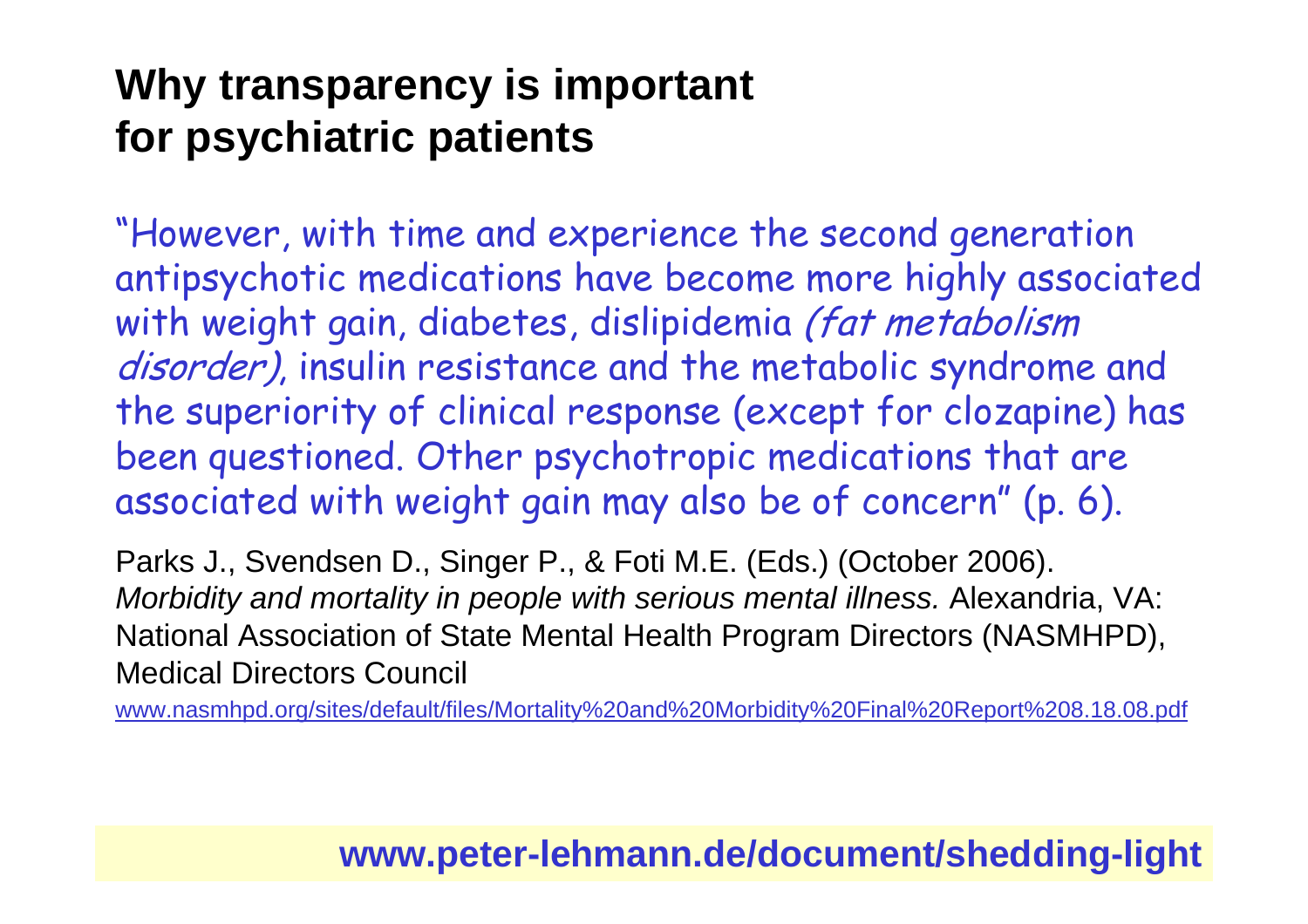"In patients with one or more filled prescription for an antipsychotic drug, an inverse relation between mortality and duration of cumulative use was noted…"

Tiihonen, J., Lonnoqvist, J., Wahlbeck, K., *et al.* (2009). 11-year follow-up of mortality in patients with schizophrenia: A population-based cohort study [FIN11 study]. *The Lancet*, *374,* pp. 620-627.

Tiihonen: Money from AstraZeneca, Bristol-Myers Squibb, Eli Lilly, GlaxoSmithKline, Hoffmann-La Roche, Janssen-Cilag, Lundbeck, Organon, Pfizer

Tiihonen, J., Haukka, J., Taylor, M., *et al. (*2011). A nationwide cohort study of oral and depot antipsychotics after first hospitalization. *American Journal of Psychiatry, 168,* pp. 603-609.

http://ajp.psychiatryonline.org/doi/pdf/10.1176/appi.ajp.2011.10081224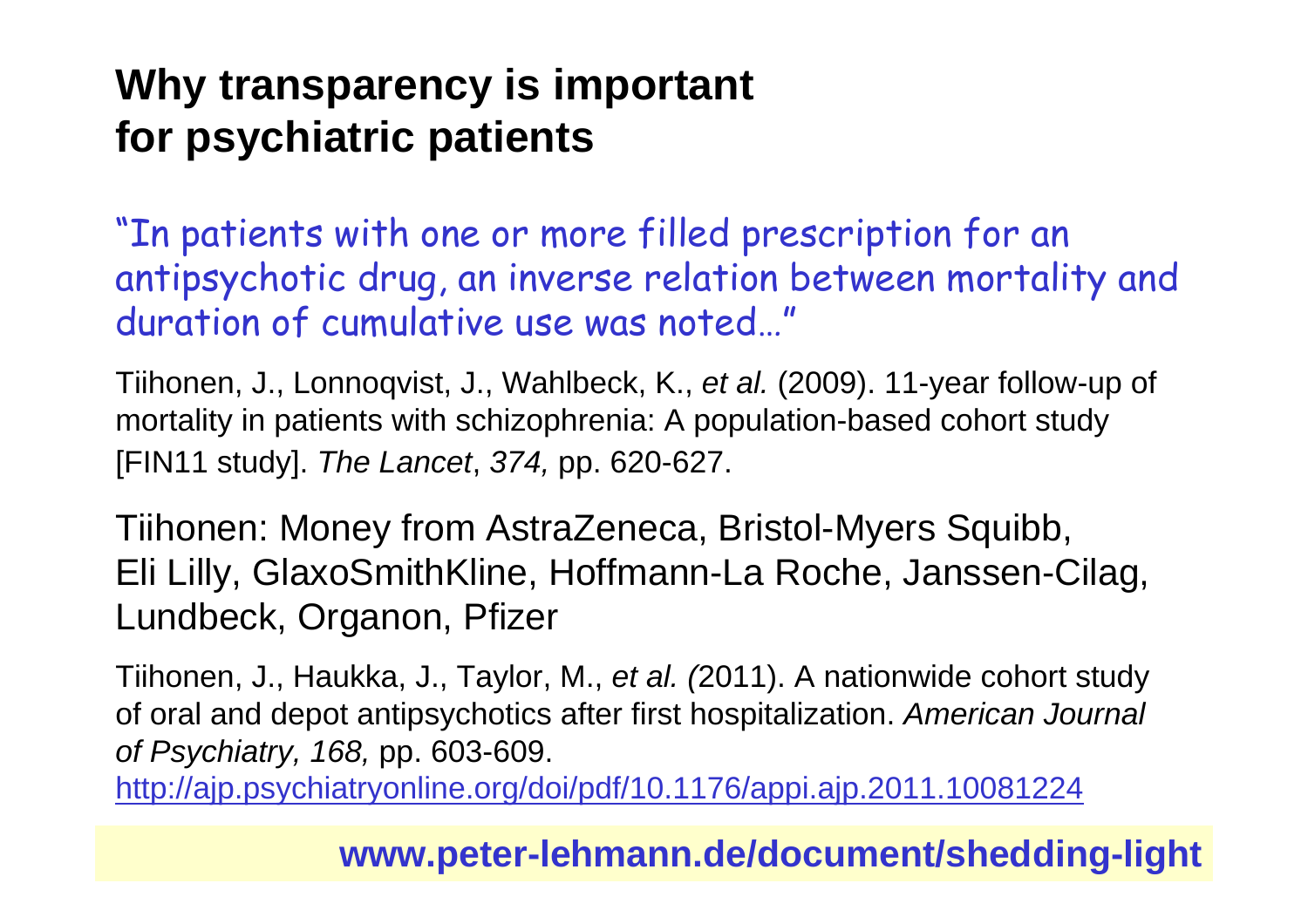*Balancing Mental Health Promotion and Mental Health Care: A Joint World Health Organization / European Commission Meeting* in Brussels, 1999 – www.peter-lehmannpublishing.com/articles/others/consensus.htm

Common goals and strategies to advance mental health promotion and care:

- Development of innovative and comprehensive, explicit mental health policies in consultation with all stakeholders, including users and carers.
- Development of new non-stigmatising & self-help approaches.
- Development of mental health legislation based on human rights, emphasising freedom of choice.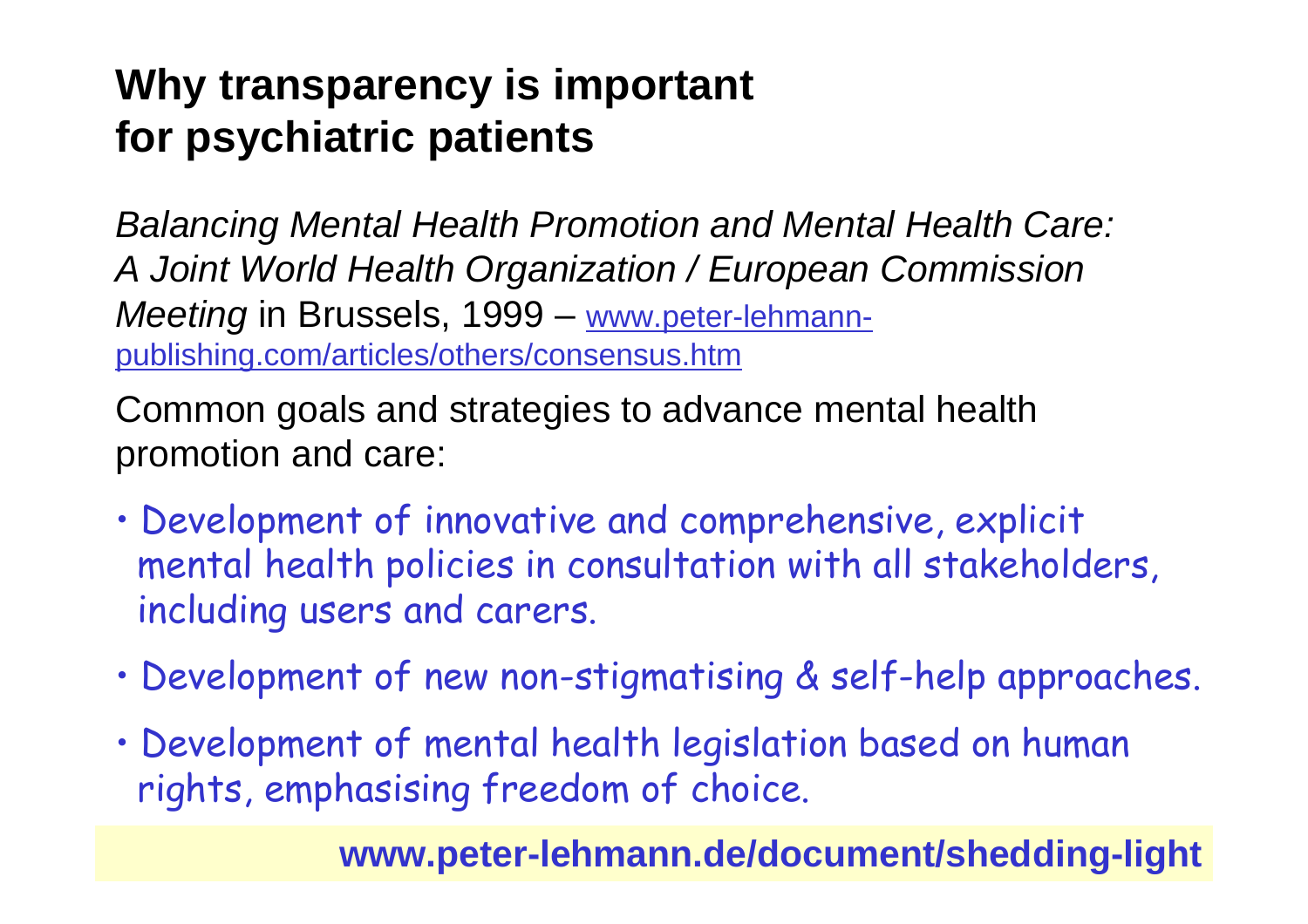So-called side effects of drugs are hidden or downplayed.



- Psychiatrists paid by pharmacological industry praise drugs.
- Drug companies find and sponsor *patients*' and relatives' organisations for promotion issues.
- Drug companies transfer money or other values to publishing houses and journalists for promotion issues.
- 
- Drug companies practice lobbying of parliamentarians.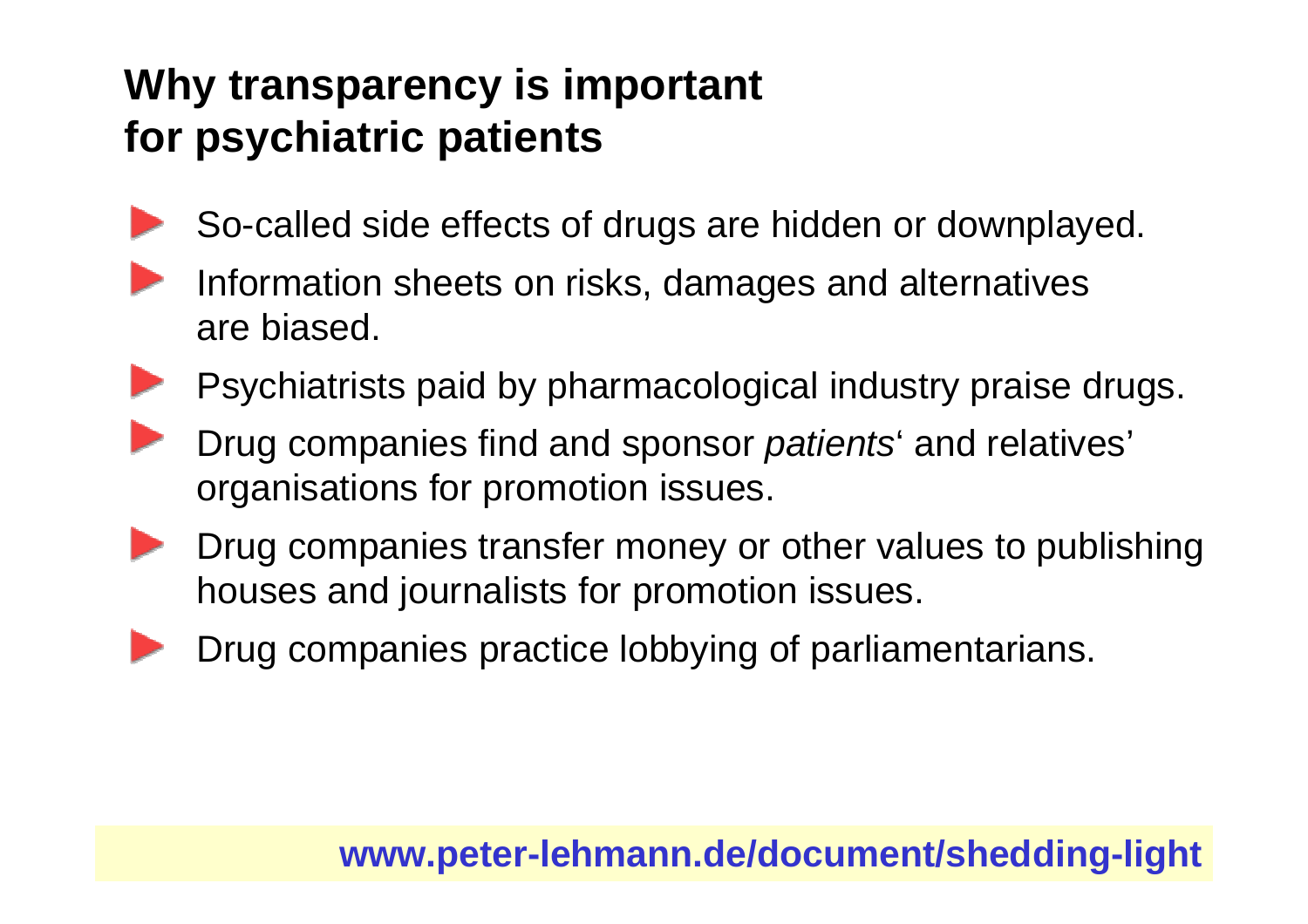- Drug companies influence health care practitioners by transfer of values to influence new diagnoses, guidelines in commissions, to write articles or books or give their names for them – for promotion issues.
- **Drug firms transfer values to health care practitioners to** integrate patients in phase-IV-studies.
- Health care practitioners participate in industry's drug sales.
- Drug firms transfer values for psychoeducation.

**Key principle: hiding the conflicts of interest from patients, their relatives and friends, health care practitioners and providers, patients' organisations and the public**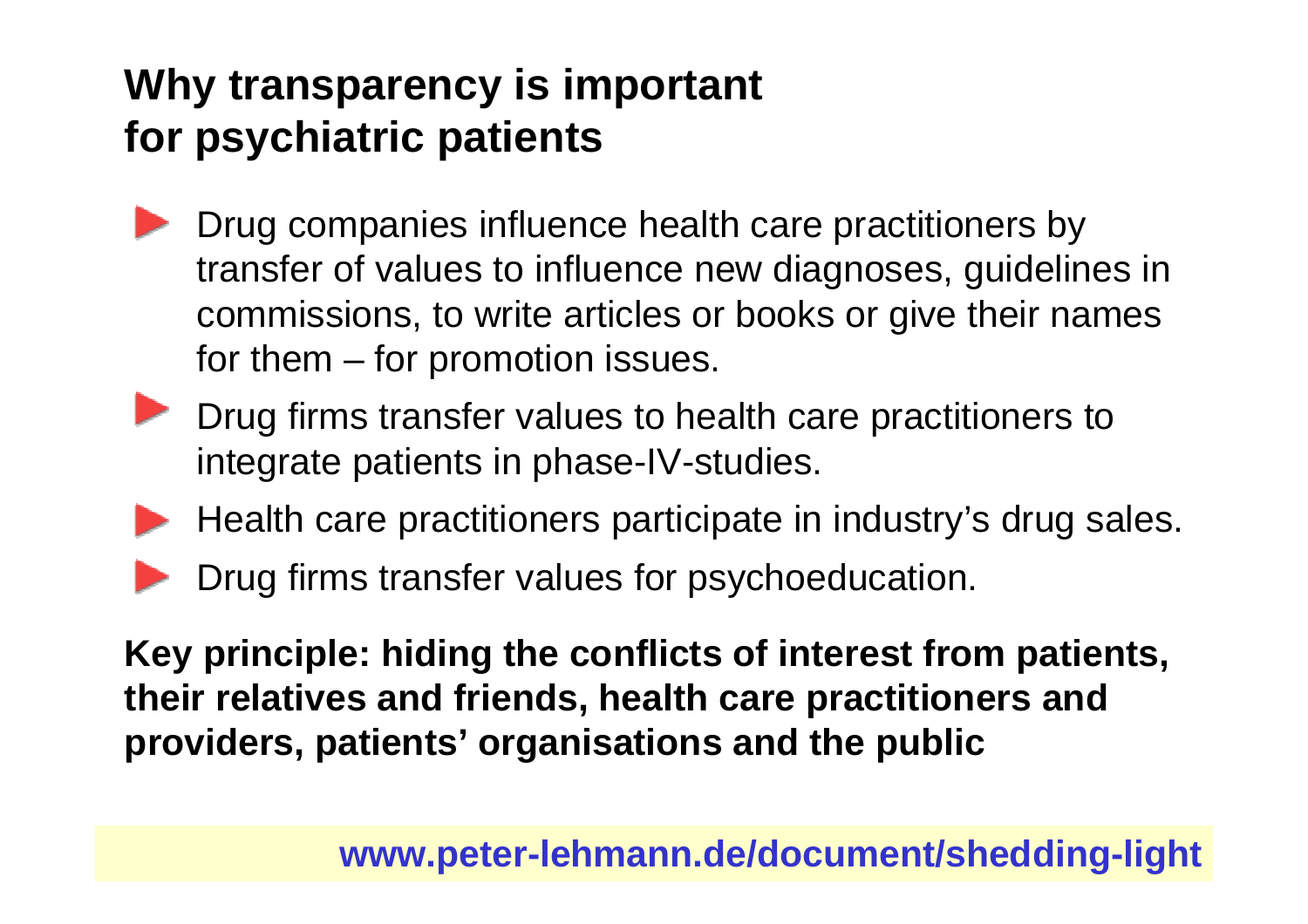## **The right approach to ensure greater transparency**

- Implementation at the national and European level.
- Strongest level of transparency.
- Denial of funding of health care practitioners and other organisations in conflict of interest (at least if no implementation of conflict of interest and disclosure policies).
- Encouraging signal for all political parties, health care organisations and practitioners to develop meaningful regulations in their states and organisations.
- Legal consequences in case of ongoing intransparency.
- Payment of the hidden value into a fund controlled by patients' organisations free of conflicts of interest for support in recovery from treatment damages and for support in withdrawal of drugs.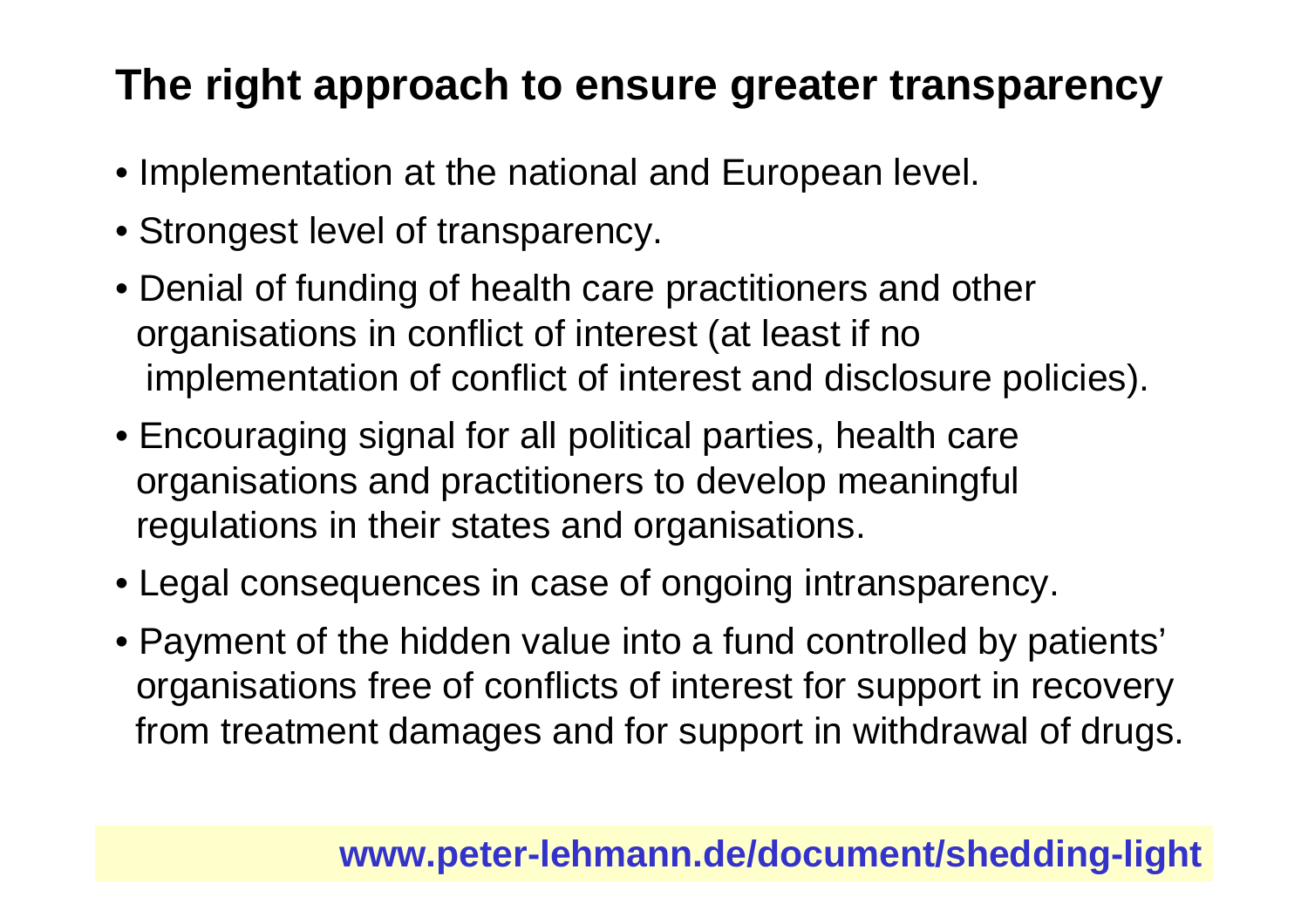## **The right approach to ensure greater transparency**

- Unlimited access to results of studies and reports on adverse effects on all levels, also if not published.
- Unlimited disclosure of the transfers of values between thehealth care industry and practitioners and organisations, patients' and relatives' organisations included.

#### **With the disclosure of conflicts of interest:**

- Better chance to build an independent opinion about statements coming from health care practitioners and organisations, improvement of monitoring systems.
- **Prevention of development of diseases due to adverse** effects of drugs administered.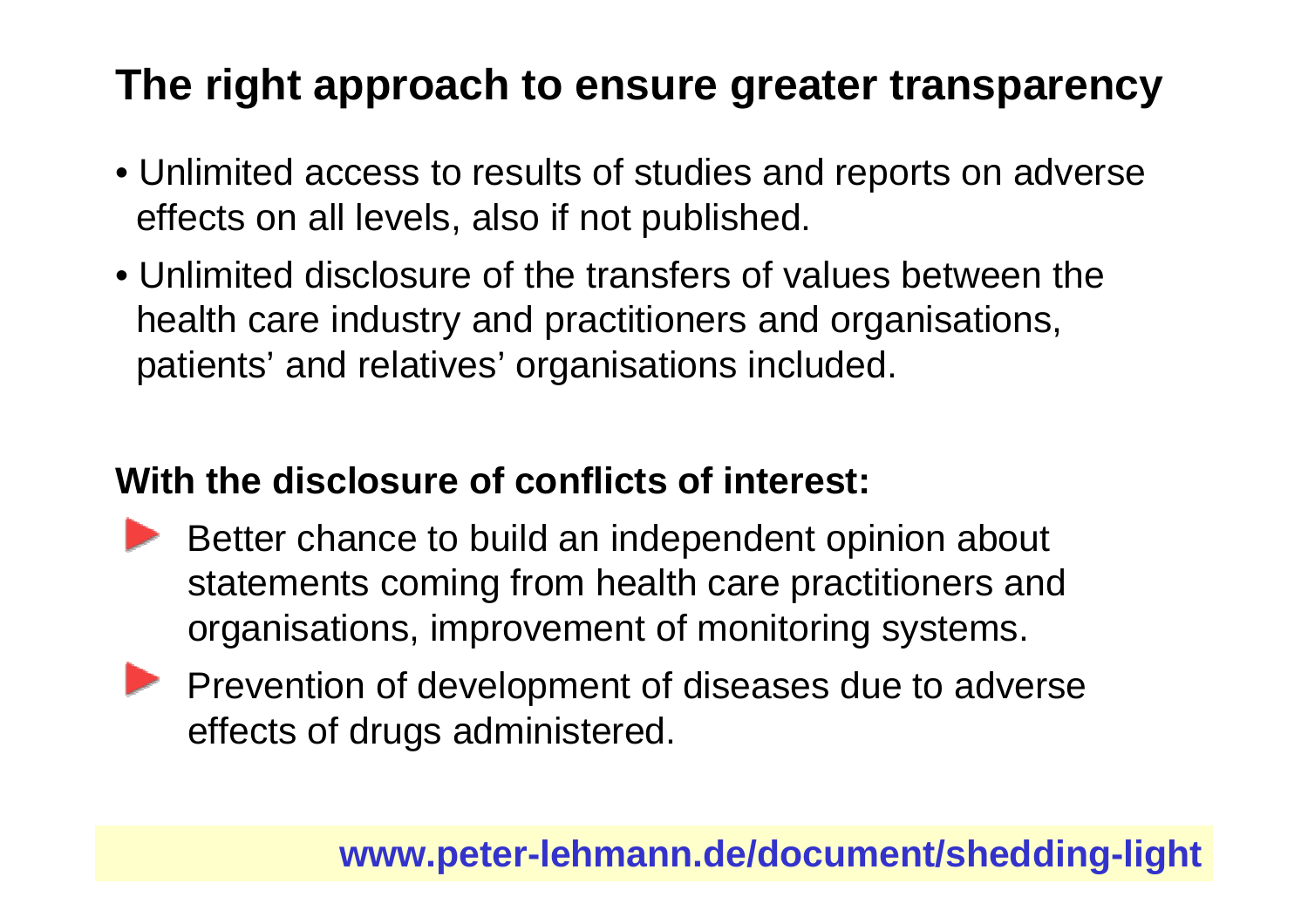## **The right approach to ensure greater transparency**

- Less absence from work, sick leave and early retirement.
- Less medical costs.
- More trust of patients in the health care system.

"If clinics or doctors openly disclosed their conflicts of interests, their connections or non-connections with the pharmaceutical industry, then I would develop trust faster and easier than if I have no information about those connections at all. For me, the situation is similar to the control lobbies have over politicians." (Reiner Ott, Germany)

- **Enhancement of the credibility of all stakeholders,** drug companies included.
	- **A win-win outcome.**